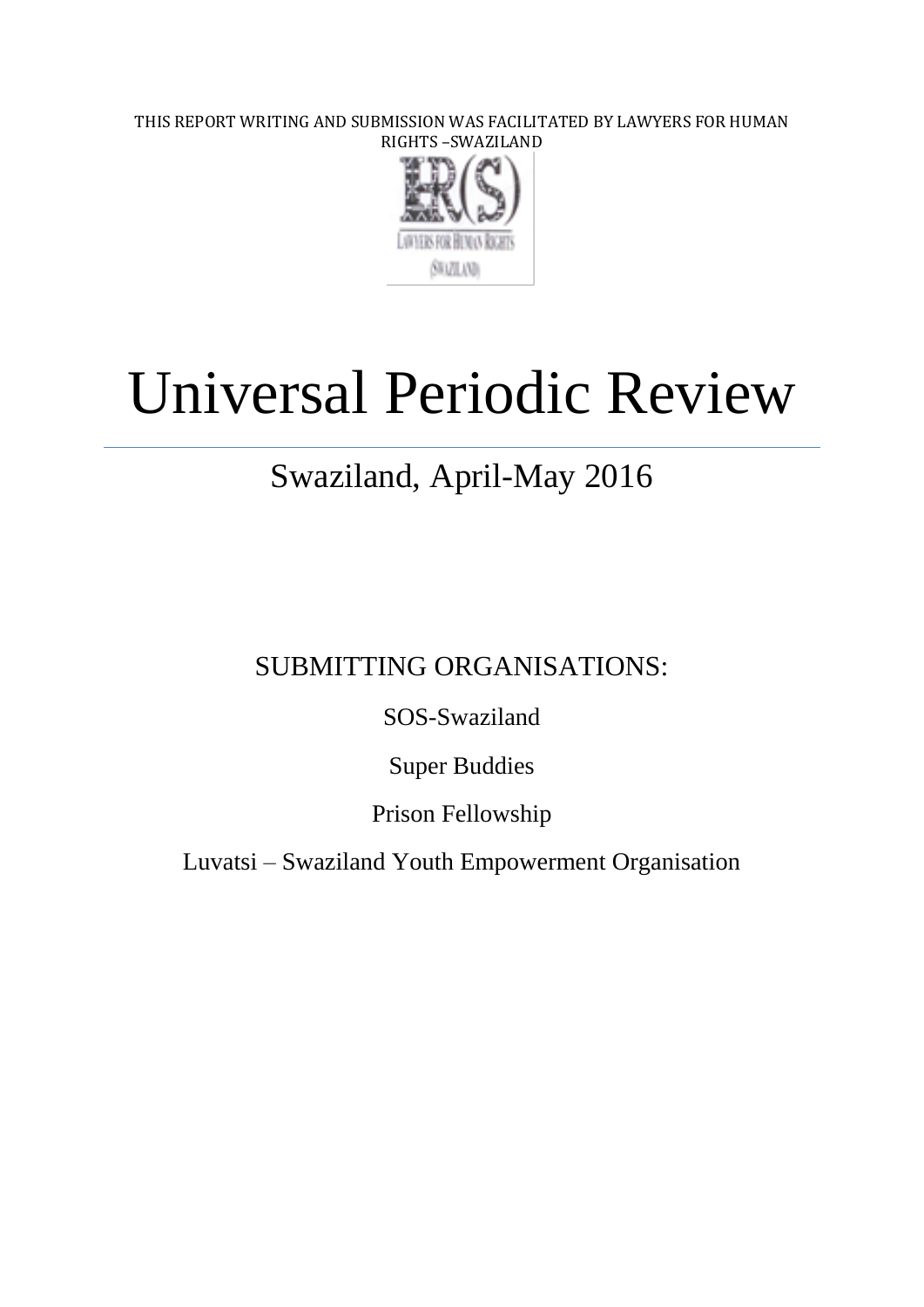#### **FOLLOW UP ON PREVIOUS REVIEW**

During the previous Universal Periodic Review in October, 2011, Swaziland accepted all recommendations made to address and improve children's rights standards in the country. Swaziland agreed to consider ratifying the Optional Protocols to the relevant Convention and 1993 Hague Convention on Protection of Children and Cooperation in respect of Intercountry Adoption<sup>1</sup>. We note with regret however, that the country has not yet signed these important instruments. On a progressive note, the Children and Welfare Act was enacted in  $2012<sup>2</sup>$ , which to an extent domesticates the Convention on the Rights of the Child.

Other critical recommendations made to Swaziland pertaining to the rights of the child and youths were boarding on education - its quality, non-discriminatory access for girls and boys, children in rural and urban communities and children belonging to most vulnerable groups<sup>3</sup>; and to scale up and strengthen provision of social services such as health $4$ . The has taken minimal steps in addressing issue of children from most vulnerable groups; but only one sector – which is orphans and vulnerable children<sup>5</sup>. The government has provision for education through the orphan and vulnerable fund; but has no health or education or any other social services targeting other sectors of vulnerability such as children from evicted families, children with disabilities, children living with HIV/AIDS, child headed households, and children in poverty to mention but a few. Moreover, the definition of orphan and vulnerable children (OVC) has been narrowed to only consider a child whose parents are deceased; it is divorced from other vulnerabilities.

The country is stagnant and seems to be regressing on some levels of its commitment to improving the rights of children and youth. Based on the recommendation of the forty third  $(43<sup>rd</sup>)$  session of the Committee on the Rights of the Child<sup>6</sup> to fully operationalise the Child Coordination Unit, the country adhered to this recommendation but unfortunately disbanded the unit in 2012. This created problems such that there is still lack of coordination of activities and programs aimed at improving the rights of the child on the ground; further research based policy and programming<sup>7</sup> is frustrated. This has further frustrated efforts that seek to build synergies and partnerships amongst NGOs, government and other agencies working on the ground. On issues of children in prison<sup>8</sup>, corporal punishment<sup>9</sup> and the improvement of health care services for infants and children living with  $HIV/ALDS<sup>10</sup>$  and youths; there are emerging human rights abuses in these areas as reflected on the report. Youths have been excluded in many sectors and on issues concerning their welfare and rights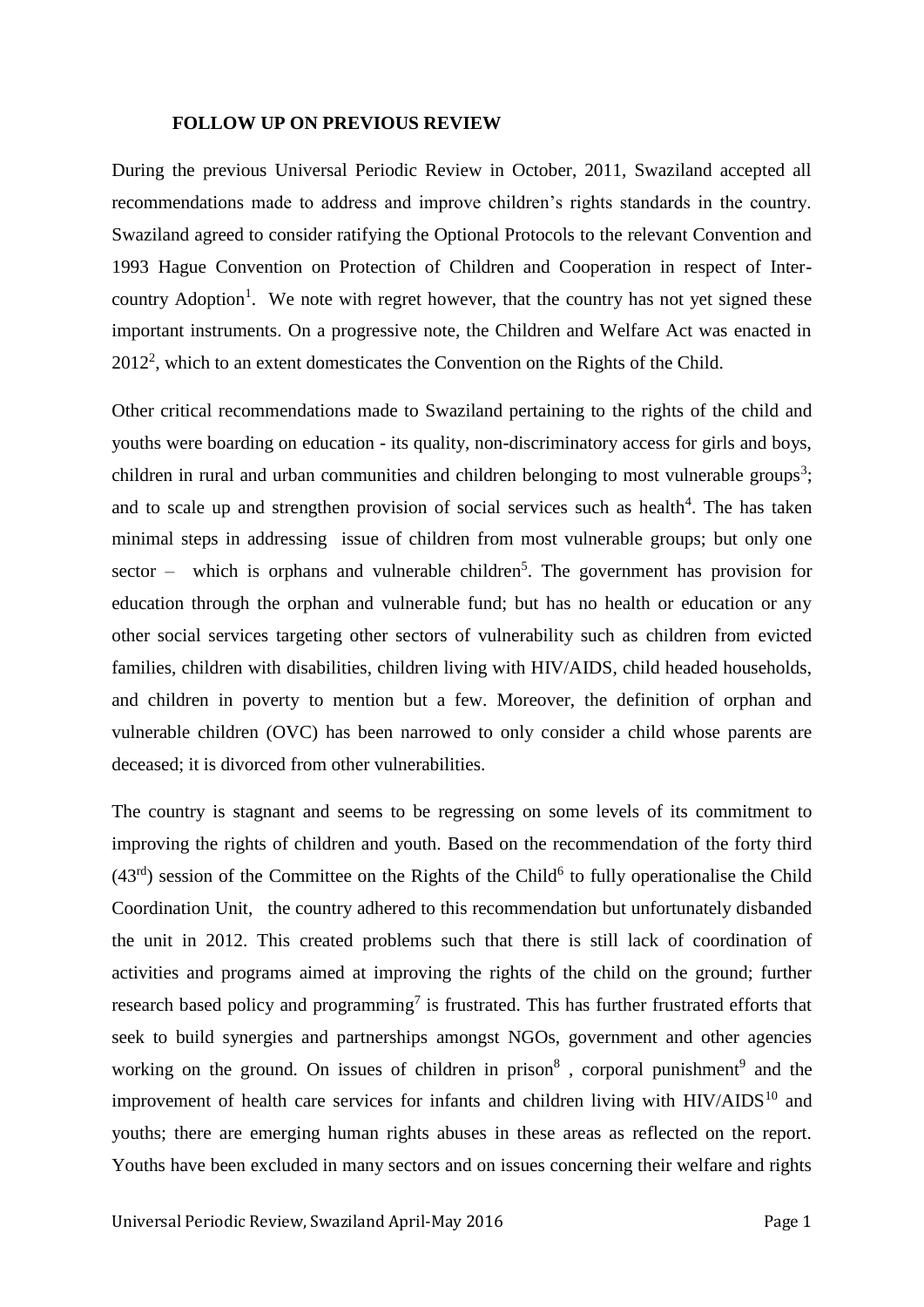and they are not involved in any deision making process through means of consultation. They are struck with issues of unemployment, poverty and HIV/AIDS. Efforts that were made by the government legislatively have remained on paper<sup>11</sup>; and those programmatic have been withdrawn<sup>12</sup>.

# **1. THE NATIONAL HUMAN RIGHTS FRAMEWORK**

Swaziland enacted the Child Protection and Welfare Act in 2012; which was a step towards domesticating the Convention on the Rights of the Child.

Swaziland is party to the African Youth Charter, 2006 which was domesticated in 2009 through the Swaziland National Youth Policy (SNYP). The SNYP is also based or in recognition of other international youth instruments as the United Nations World Programme of Action for Youth and Commonwealth Youth Charter. It recognises and appreciates the political and socio-economic challenges faced by young people in the country and further proposes structures/institutions and programmes to address such issues. The SNYP notes the absence of youth involvement and participation in decision making structures and establishes Youth Leaders - a body to be based at each of the 55 constituencies in the country operating in the constituency youth centres to liaise with the Swaziland National Youth Council (SNYC) and the Ministry of Sports, Culture and Youth Affairs. Youth Leaders are supposed to be a vehicle for youth participation at different levels of society. Another critical body envisaged by the national policy is the Parliamentary Youth Portfolio Committee whose tasks involves being an interface between parliament and the youths; overseeing the review of the youth policy; policy development, implementation of guidelines and plan of action.

However, it is of concern that the institutions and programmes proposed by the SNYP have not been established, and those that were instituted are no longer in existent. Institutions such as the youth leaders and the Parliamentary Youth Portfolio Committee was not created; the Ministry of Sports, Culture and Youth Affairs only existed in 2008 to 2013, and currently there is no youth element to the Ministry as it is now called the Ministry of Sports and Culture. While it was in existence, the Ministry of Youth Affairs, never delivered much for the youth as it did not have a strategy or vision to address youth issues. Furthermore, the Swaziland Constitution which is the supreme law of the land, has a glaring gap in that it does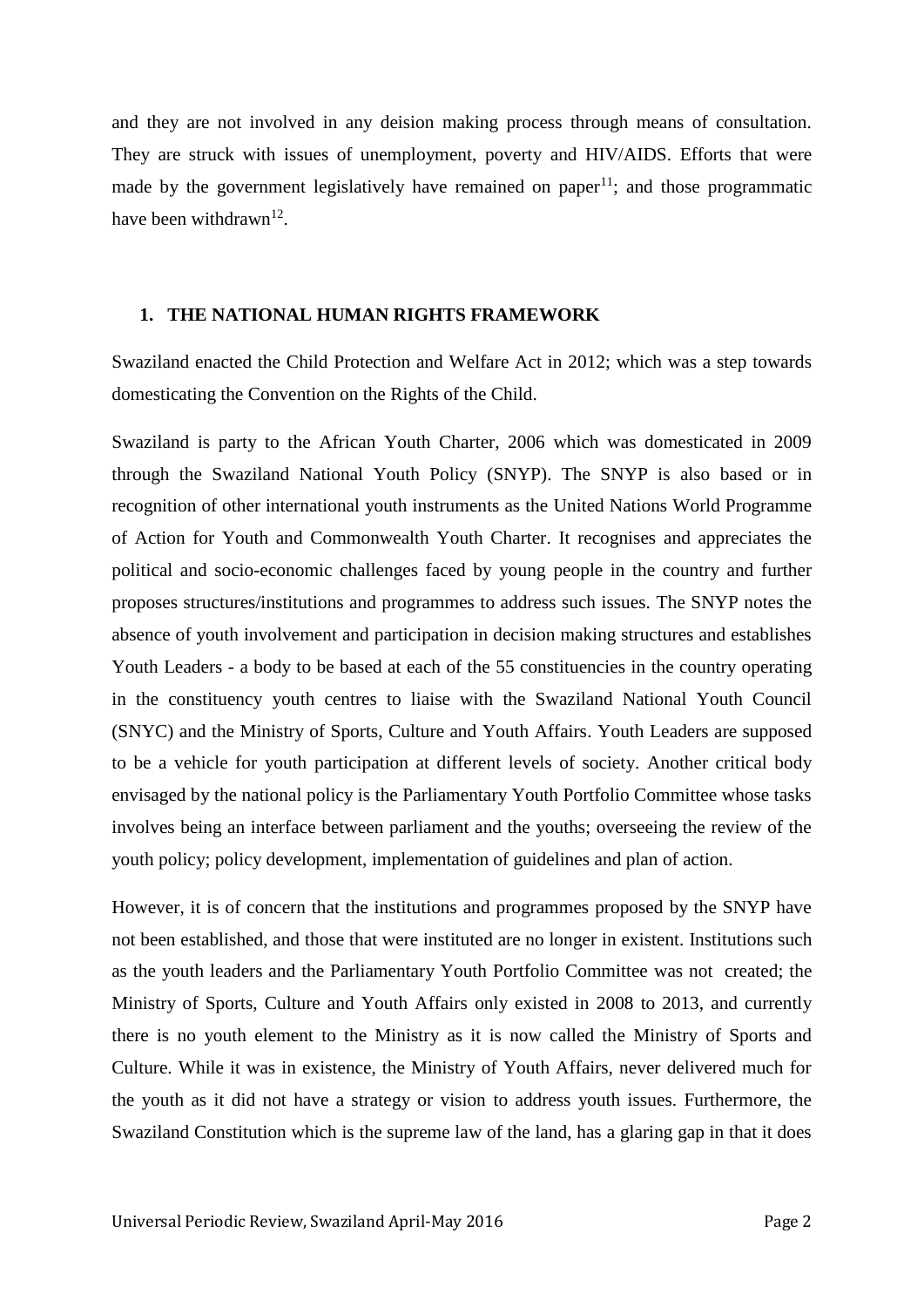not address youth as a sectorial population group; though the Youth Policy was adopted to close that gap.

# **2. HUMAN RIGHTS SITUATION ON THE GROUND**

# **Child Mortality Rate**

The country has managed to increase the number of qualified personnel with specialised training in maternity wards. Infant mortality is still experienced due to negligence of health personnel.

# **Orphan and Vulnerable children & Children with Disability**

Government established the National Child Coordinating Unit (NCCU) which was responsible for coordinating, monitoring and evaluating children's issues covering policy formulation, strategy and national programs for protecting the rights of the child. The NCCU was disbanded in 2012 much against the recommendation by the Committee on the Rights of the Child in 2006 as reflected above. The Orphan and Vulnerable Children Unit focuses on psychosocial support, education, health, child protection, strengthening of the OVC safety nets.

Amongst the social services mentioned above; government has only managed in the education sphere to offer tuition fees and basic stationery for OVCs from primary up to high school. This effort is much welcomed though very limited and does not comprehensively cover all school necessities such as uniforms for the children. Furthermore, government pays a standardised amount for children, which is lower than the tuition amount charged by government schools. These then means that guardians have to top up the remaining balance. However, this excludes children from child-headed households from accessing education to be able to uplift themselves from the abyss of poverty.

Children with disabilities remain side-lined in receiving specialised social services from the government. In the education sector, government has managed to accommodate educational needs of children with disabilities through establishing three in schools for children with  $disabilities<sup>13</sup>$  and attempts to integrate special education for children living with disabilities has been made.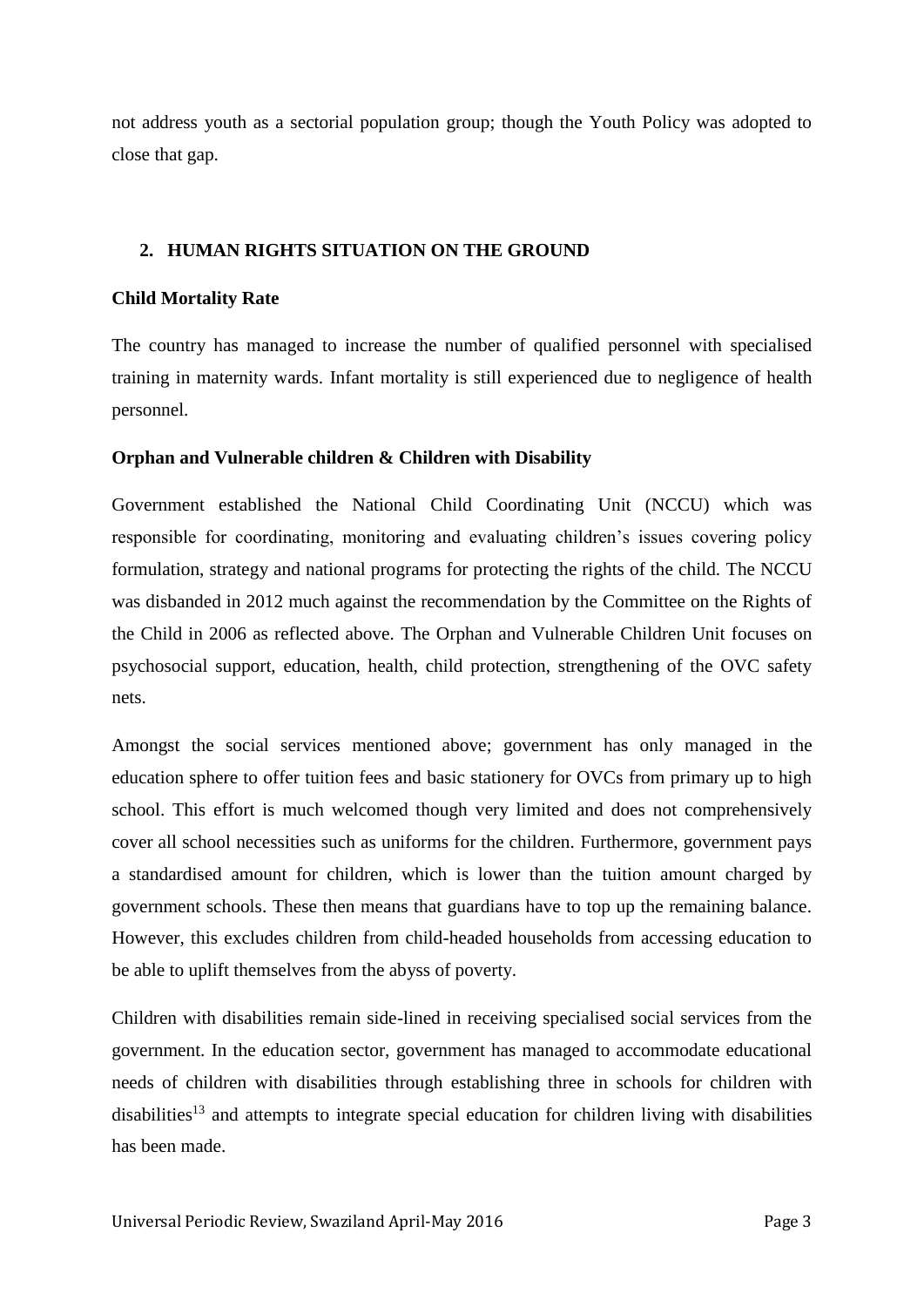Generally, a provision for safety nets is being attempted by private individuals and there are notably weak regulations by the government especially in the area of providing shelter for orphanages. Reports of child abuse have been awash in media of children housed in privately operated orphanages. Amitofo Care Centre, an orphanage in the Shiselweni region has had cases of child abuse in the orphanage. In one instance a 3 year old epileptic boy landed in Intensive Care Unit after being battered by the Director of the Centre; and on another a teacher stripped a pupil naked in class<sup>14</sup>. In response to the crisis and in contrast to the approach of separating children from their roots, government established 430 Neighbourhood Care Points (NCP) –an innovative initiative to care for vulnerable children. These are created within the communities where children can come together and access various services. There they can receive care and support, meals for the day, and some form of education. However, there has been financial challenges and sustainability of the centres such that most of them operate seasonally when offered food parcels or funds by private individuals and NGOs; while others have been turned into crèches by local authorities and private individuals.

#### **Access to Quality Education**

Girl children are often discriminated against, an issue further compounded by cultural values where the boy child is often seen as an investment to continue the family's legacy as compared to a girl child who will marry and enrich another family. This is reflected in school enrolment ratio between girls and boys; with girls at 47% against  $53\%$  boys<sup>15</sup>.

A report by the Ministry of Education and Training reveals that 25% of Primary school teachers are not qualified and the teacher-student ratio is often high at 1:60 instead of 1:30 as universally prescribed. This has a contributing factor to high repetition and drop-out rates. There is a clear gap in the education sector to improve the quality of education for necessities such as infra-structure, expansion of trained and qualified teachers, as well as investing on the primary education fund to comprehensively cover all expenses for children. As such, an assessment of the Millennium Development Goals implementation by the Ministry of Economic Planning and Development reveals that there is 5% of primary school going age of children still not enrolled in school. Nonetheless, statistics has shown that there is an increase in enrollment of grade one students who graduated from primary school. The data increased from 59.8% in 2007 to 77.9% in 2014.

Universal Periodic Review, Swaziland April-May 2016 **Page 4** For tertiary education, the government has not adequately adapted to the changing needs of the society; in that it has not fully addressed the problems of relevance, quality and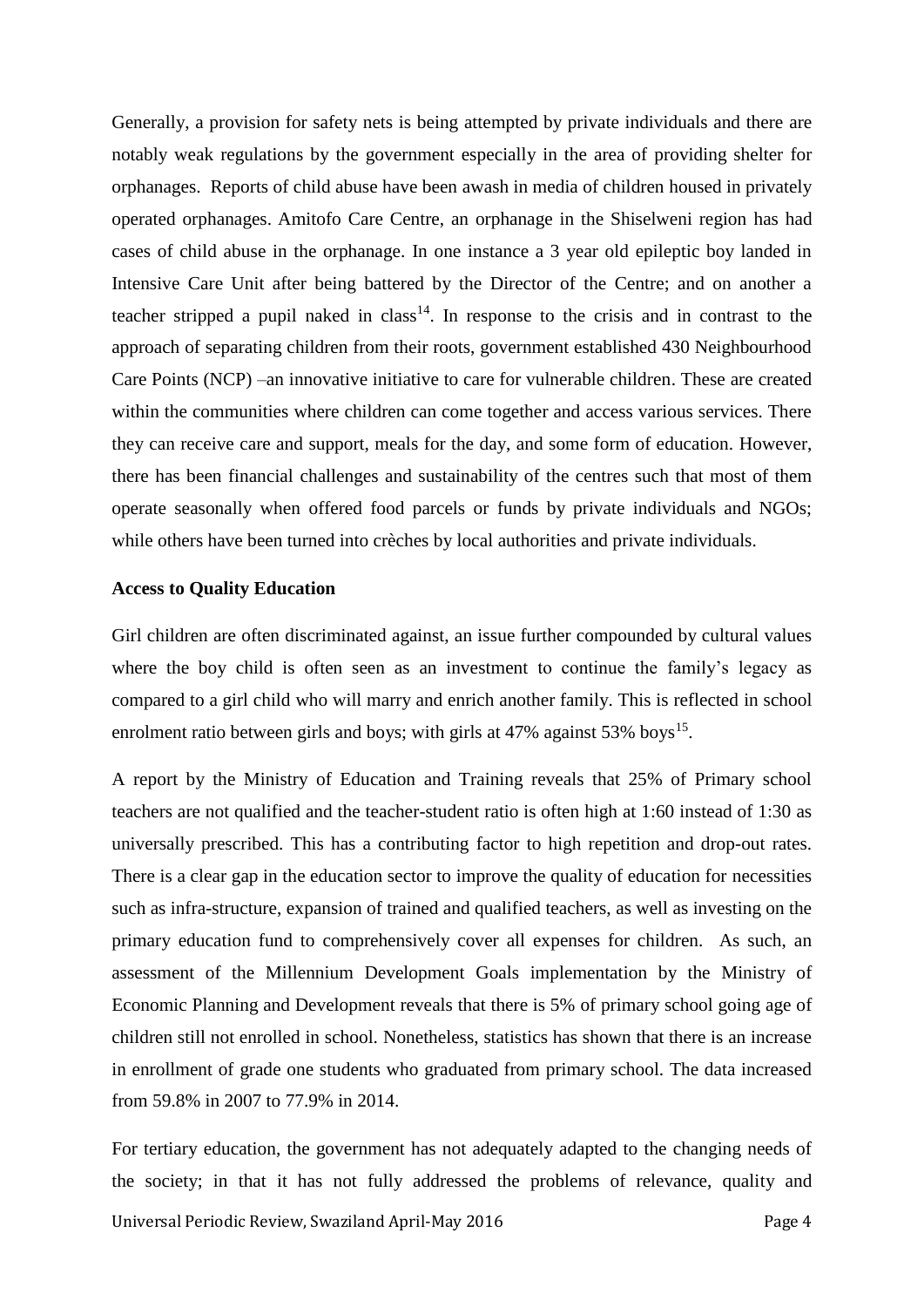accessibility. This problem is appreciated in the number of children graduating from high school and accessing tertiary education; and eventually absorbed into the job market or even starting entrepreneurship schemes. In 2013 alone, government was able to accommodate only 800 students through the scholarship fund<sup>16</sup>; of the 1 300 who graduate from high school.

#### **Corporal Punishment and Abuse**

Corporal punishment by teachers and principals is legal and routinely practiced. It is a method of child-rearing in the home, at school, and as a sentence by the court. The Bill of Rights Section of the Swaziland Constitution; section 29 (2) reads, " *A child shall not be subjected to abuse or torture or other cruel inhuman degrading treatment or punishment subject to lawful and moderate chastisement for purposes of correction*". School regulations state a teacher may administer a maximum of four strokes with a stick on the buttocks to a student younger than 16 years old, and six strokes to students older than 16. The constitution and the school's regulation are in contradiction with Swaziland's international human rights obligations outlined in conventions such as the CRC and the International Covenant on Civil and Political Rights.

Teachers and parents alike often exceeded these limits with impunity. Some are not even aware of the legally stipulated strokes. In August 2013 a local newspaper, the *Times of Swaziland* carried a story of a boy who was made to lower his trousers and was battered on his buttocks with a stick. . According to a 2012 report released by the National Children's Coordination Unit in the Office of the Deputy Prime Minister, there were 4,556 reported cases of abuse between January and June 2011.

#### **Child Marriages**

The legal age of marriage is 18 years for both boys and girls, but, with parental consent and approval from the minister of justice, girls may marry at 16. The government recognizes two types of marriage, civil marriage and marriage under traditional law and custom. Under traditional law marriages are permitted for girls as young as 13. Although the deputy prime minister has spoken out against this practice, civil law was generally not enforced to prevent it due to the duality of the legal system. The Children's Protection and Welfare Act leaves the responsibility to defend or protect oneself to the child as it holds that, "A child has the right to refuse to be compelled to undergo or uphold any custom or practices that are likely to negatively affect the child's life, health, welfare, dignity or physical, emotional,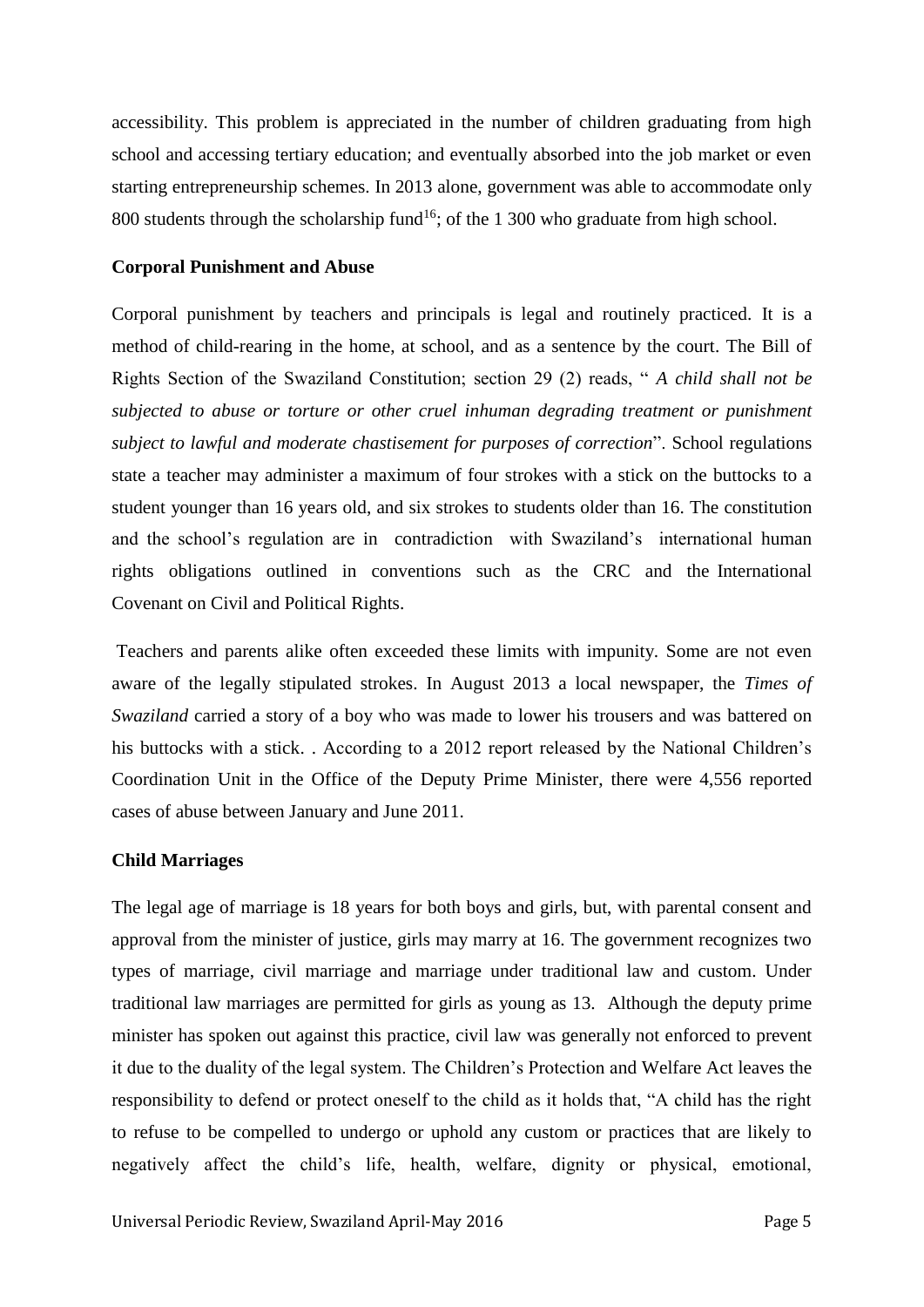psychological, mental, and intellectual development." This is a challenge because children are defenceless and have decisions taken by their parents or guardians on their behalf. The Act is weak in as far as this provision is concerned.

#### **Children's Illegal Incarceration**

There is a growing trend of child and youth abuse done by the state and the parents purportedly in "the best interests of the child". Children and youths are illegal incarcerated in prison centres by parents in collaboration with the Commissioner of Correctional Services who claims that the children are unruly. In one incident, *Grace (not her real name)* who is a single parent to *John (not his real name)* wrote a request letter to the Commissioner of Correctional Services requesting that John be incarcerated for unruly behaviour. In the letter, Grace states her concerns that eleven years old John might not finish school; hence her reason for wanting him incarcerated and attending the juvenile school at Malkerns Industrial School for Rehabilitation. Responding to the same letter of request by Grace, the Commissioner of Correctional Services stated that under normal circumstances, they do not admit persons who have not been sentenced by the courts and directed therein through committal warrants. However, the Commissioner agreed to rehabilitate John under the stated conditions; that the 11 years old John is institutionalised at the juvenile school for 10 years; there is an order from a presiding officer giving him a custodial order of ten years without remission; and that he will cooperate with His Majesty's Correctional Services while under its care. With that response, Grace the letter to a presiding officer who then wrote a custodial order for the stipulated time and John was admitted to the juvenile school in 2013. The 11 years old John lodges with other juveniles who have been charged by the court of law for various crimes they have committed. Grace pays tuition fees and up-keep fees for John*,* and she will continue doing so for the next ten years until 11 years old John is 21 years.

This case is one of many, and the children are of different ages and varying backgrounds. It is only recently that a joint task team comprising of UNICEF, Prison Fellowship Swaziland, Lawyers for Human Rights-Swaziland, Save the Children Swaziland working together with the department of home affairs are exploring means to curb this situation and probably provide solutions for both the parents and children.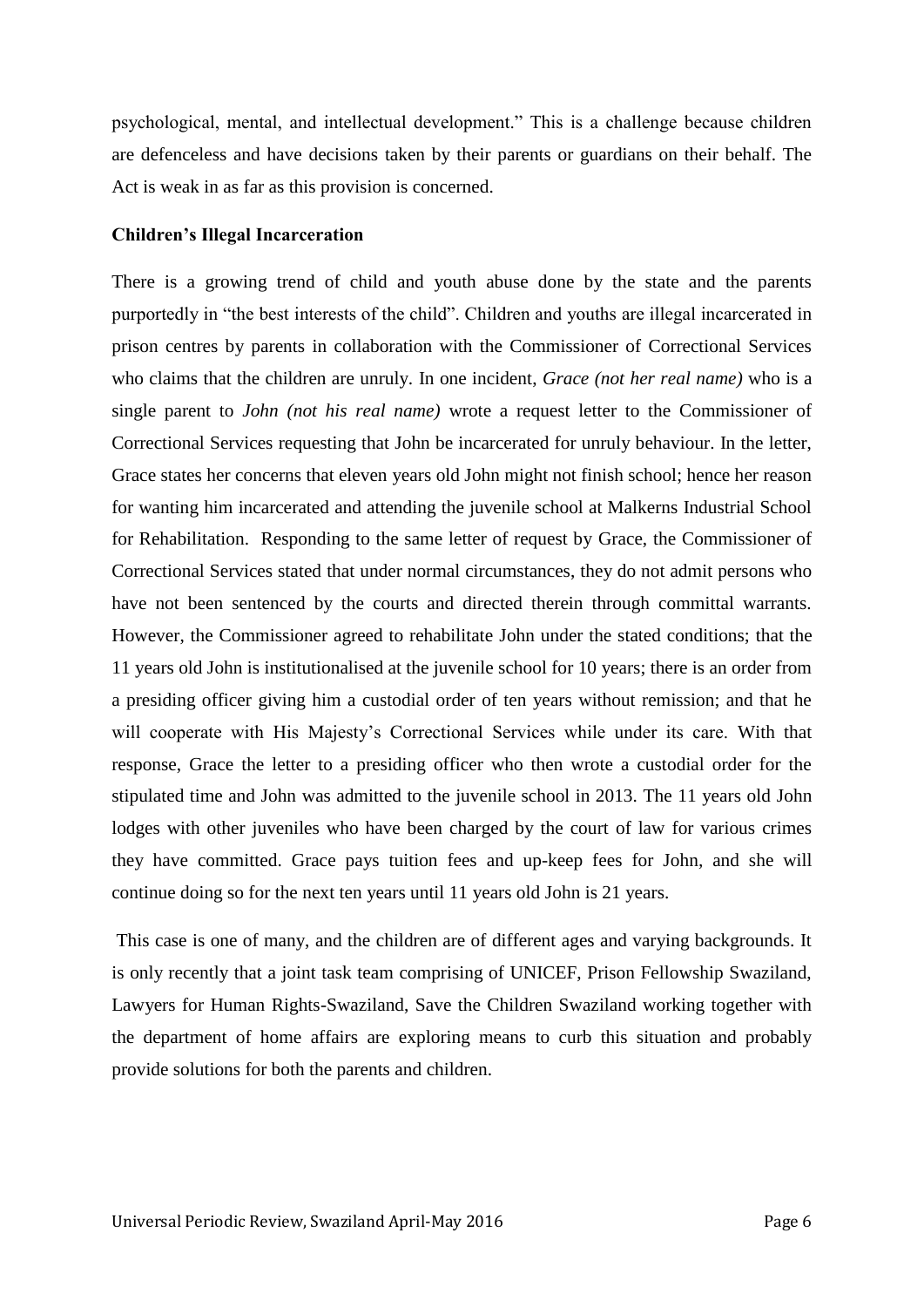#### **Youth Involvement & Participation at all Sectors**

One of the recommendations to the country in the previous UPR in  $2011^{17}$  was to the effect that the country must intensify implementation of special targeted programmes to stimulate economic growth and development in generating employment especially for the most vulnerable section of society. The youth comprise 43% of the country's population, with 70% residing in rural areas. The country had realised the socio-economic challenges faced by the youth; such issues as unemployment<sup>18</sup>, perpetual poverty leading to social challenges such as drug abuse<sup>19</sup> and high levels of HIV infections<sup>20</sup> amongst the youth. A Youth Development Fund<sup>21</sup> (YDF) was made available as a means for youth to start up business enterprise to mitigate issues of poverty and unemployment in light of the shrinking job opportunities in the country which has further been compounded by minimal foreign direct investments that has a potential to create job opportunities. This initiative was applauded though short lived, as the government took the decision to stop this programmatic initiative without giving reasons. Further, the youth was not involved through means of consultation that would foster a buy-in and owning the initiative.

The country has acted with hostility by intimidating individuals that are subscribing to other youth organisations<sup>22</sup> outside of the Swaziland National Youth Council (SNYC). The SNYC is a government funded youth entity that purportedly seeks to close the gap of youth participation and involvement of youth in all sectors of governance and policy issues. As per the national youth policy; the SYNC is supposed to work in consultation with youth leaders at constituent level and organised youth within NGOs, a structure referred to as the Youth Development Consortium with the policy. However, we note with concern that the government agencies as the police have unleashed hostility and intimidation to youth formations, and the relevant ministry for the youth had rebuffed any other youth formation outside the SNYC.

#### **Access to Sexual Reproductive Health Services**

With HIV/AIDS prevalence amongst the youth very high, it is concerning to note that health workers contribute to worsening the problem due to hostility and negative attitudes towards young people seeking health services related to sexual reproductive health services. The Children's Protection and Welfare Act of 2012 makes a provision for young people, just over 12 years old to access condoms and contraceptive; however, in reality, health workers tend to discriminate against children and youth in terms of access to SRH services. Unsafe and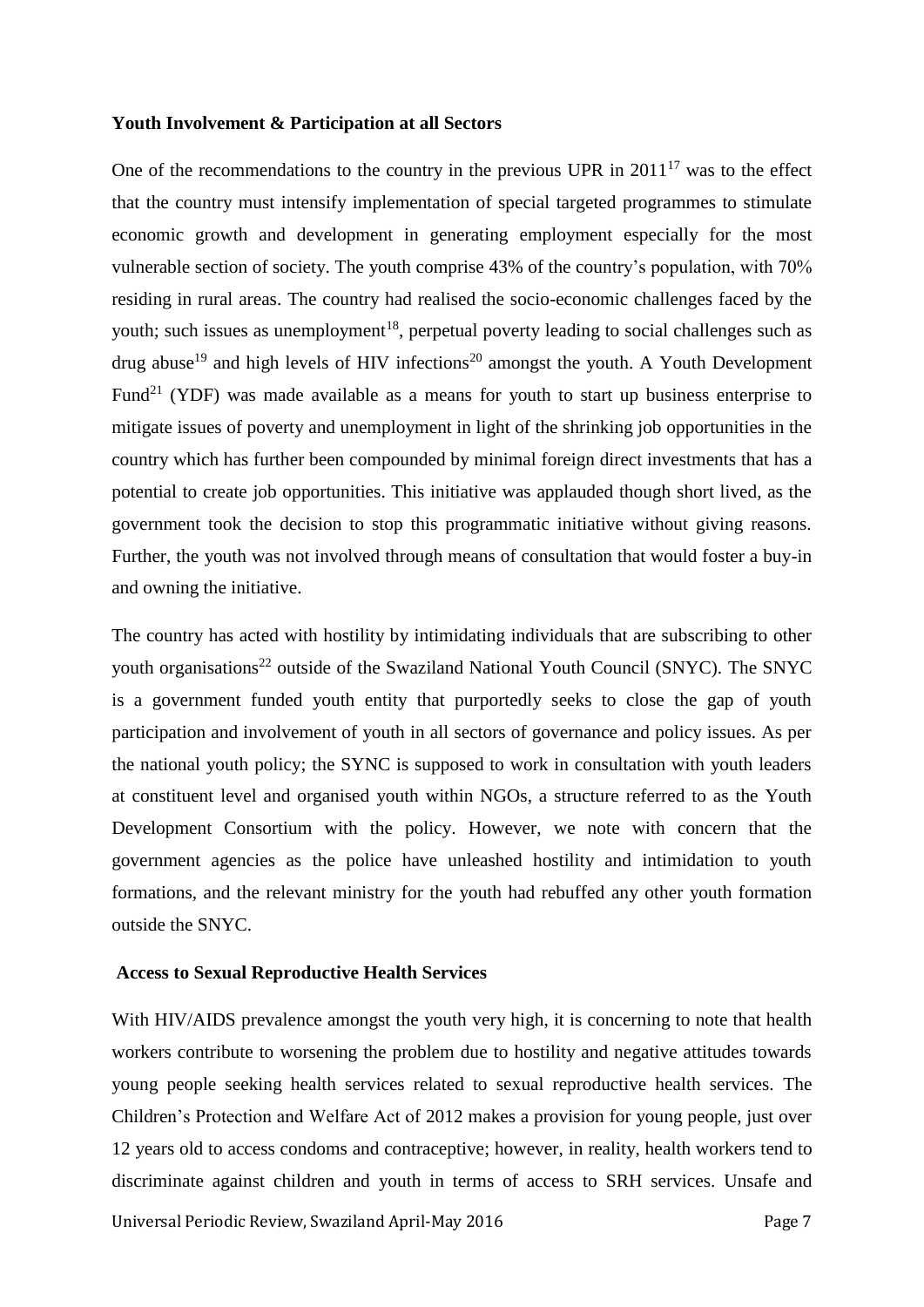illegal abortions still continue to put young people at risks, and often leading to deaths. Shocking statistics from the Family Life Association of Swaziland (FLAS) have revealed that the organisation offered a total of 1 049 abortion-related services in the month of September alone<sup>23</sup>. According to the Ministry of Health and Social Welfare, illegal abortions amounts to 19% of maternal mortality rates which are at 589 per 100 000 births<sup>24</sup>.

Abortion in Swaziland is criminalised as per section 15 (5), but has certain conditions under which it may be permitted<sup>25</sup>.

On another note, sterilization is generally a limited right for women. A woman cannot access or be freely allowed to sterilise without consent of her husband or male figure; brother, uncle or any elder male for unmarried women. Often, health workers would sometimes disallow unmarried women to sterilise; hence decisions of sexual and reproductive health rights are not fully the individual's prerogative.

# **3. RECOMMENDATIONS FOR ACTION BY SWAZILAND**

The submitting coalition organisations call upon the government of Swaziland:

# *National Human Rights Framework*

- To take initiative to implement the National Youth Policy; which seeks to close the constitutional gap in recognising the rights of youth in the country.
- To align the Child Protection and Welfare Act, 2012 with international instruments

# *Social Services for Children and Youths*

- To resuscitate the National Child Coordination Unit for better coordination, monitoring and evaluation of programmes targeted at children to enable policy formulation and better service delivery.
- Strengthen of the OVC safety nets for all children by establishing half way houses or orphanages for children in need.
- To standardise tuition fees in public schools to curb the issue of top-up fees which renders education inaccessible and unaffordable for some sections of the society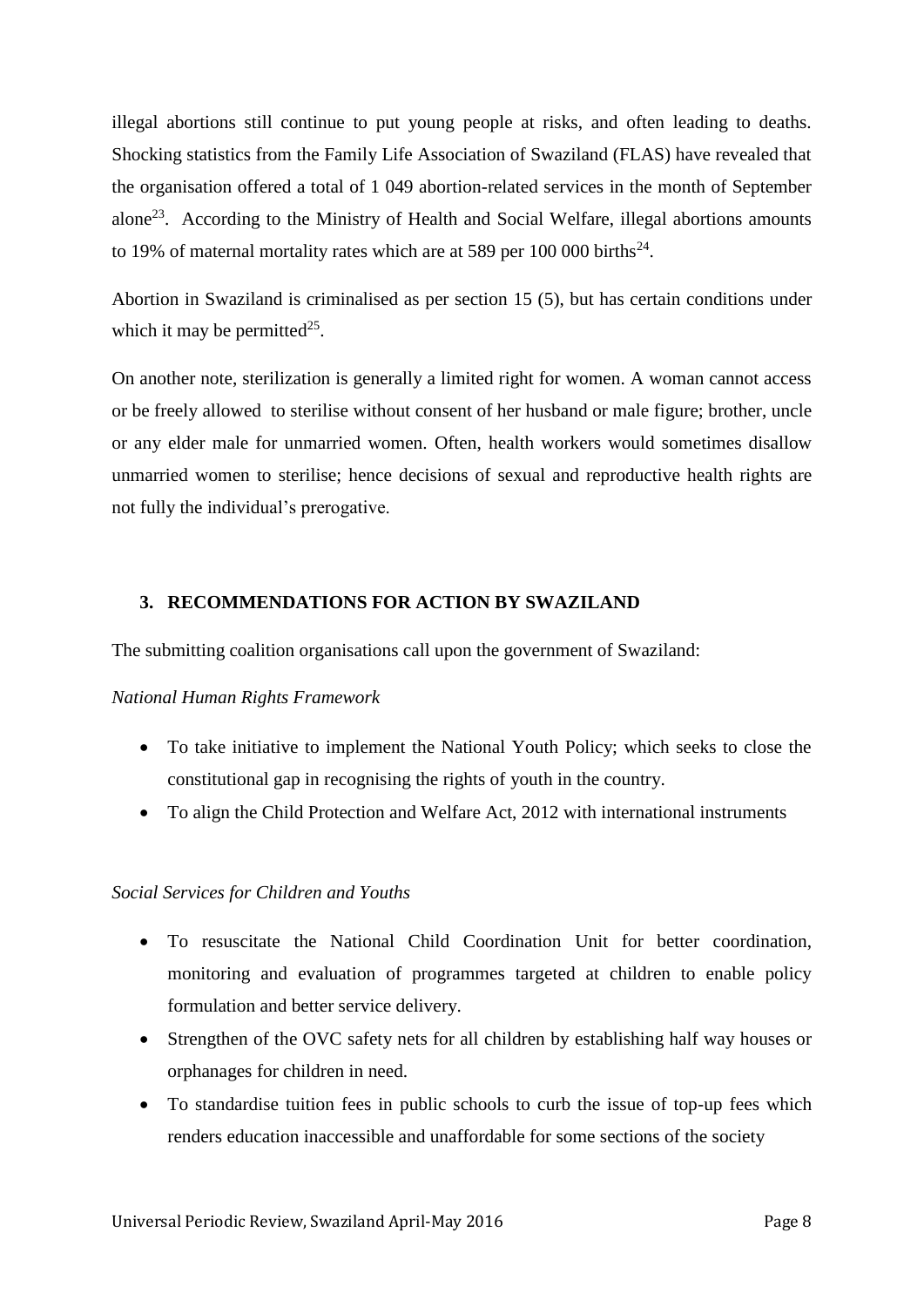Ensure quality and relevant education at primary, high school and at tertiary level; and attempt to adapt education syllabus to vocational training at all levels to minimise reliance on white collar jobs.

# *Corporal Punishment*

 Legislatively ban corporal punishment at schools and all sectors of society in the country; and adopt programmatic measures to eradicate the practice through conducting civic education/ public awareness in line with international instruments on the right of children.

# *Youth Participation*

**.** 

 Take measures to ensure that there is at least 15% youth representation and participation in decision making structures as per the African Youth Charter

 $2$  Report of the Working Group of the Universal Periodic Review of Swaziland, October, 2011

(A/HRC/WG.6/12/L4) paragraph 76, recommendation 6 and 8 (Hungary and Romania)

<sup>5</sup> Government has a provision for education access for Orphaned and Vulnerable Children (OVC) through the

<sup>7</sup> Ibid, recommendation 18

<sup>1</sup> Report of the Working Group of the Universal Periodic Review of Swaziland, October 2011 (A/HRC/WG.6/12/L.4) paragraph 76; recommendations 1 and 5 (Turkey and Portugal)

<sup>&</sup>lt;sup>3</sup> Ibid paragraph 76, recommendation 26, 65, 66, 68 (Uruguay, Algeria, Indonesia and Qatar)

<sup>4</sup> Ibid paragraph 76, 53 (Australia)

OVC Fund which caters for a standard amount for stationary and tuition fees at primary and high school level. <sup>6</sup> Convention on the Rights of the Child. Committee on the Rights of the Child 43<sup>rd</sup> session CRC/C/SWZ/CO/1, October 2006; recommendation 10. "The committee recommends that the State party take all necessary measures for an effective start of work of the Child Coordination Unit by January 2007 and provide it with the necessary resources in order to allow the unit to fully and effectively coordinate the activities of governmental bodies, NGOs and others regarding the implementation of CRC and effectively perform the other tasks under its mandate (monitoring, evaluation and research).

<sup>8</sup> Report of the Working Group of the Universal Periodic Review of Swaziland, October 2011

<sup>(</sup>A/HRC/WG.6/12/L4) paragraph 76, recommendation 67 (Burkina Faso)

<sup>&</sup>lt;sup>9</sup> Ibid paragraph 76, recommendation 31 and 32 (Brazil and Uruguay)

<sup>10</sup> Ibid paragraph 76, recommendation 53 (Australia)

<sup>11</sup> Swaziland National Youth Policy 2009

<sup>&</sup>lt;sup>12</sup> Youth Development Fund: capital for starting up youth enterprises

 $13$  Kwetsembeni, Mzimpofu school of the deaf and Matsapha for children with autism.

<sup>&</sup>lt;sup>14</sup> Cases of child abuse at Amitofo Centre appeared on the Times of Swaziland in April 15, 2015 and the other on 11 October, 2013

 $15$  National Development Plan, 2014 – 2017: Ministry of Economic Planning and Development

<sup>&</sup>lt;sup>16</sup> Times of Swaziland (22 August, 2013); 800 UNISWA students granted scholarships -

http://www.times.co.sz/news/90648-800-uniswa-students-granted-scholarships.html

<sup>&</sup>lt;sup>17</sup> Report of the Working Group of the Universal Periodic Review of Swaziland, October 2011

<sup>(</sup>A/HRC/WG.6/12/L.4) paragraph 76; recommendation 65 (Malaysia)